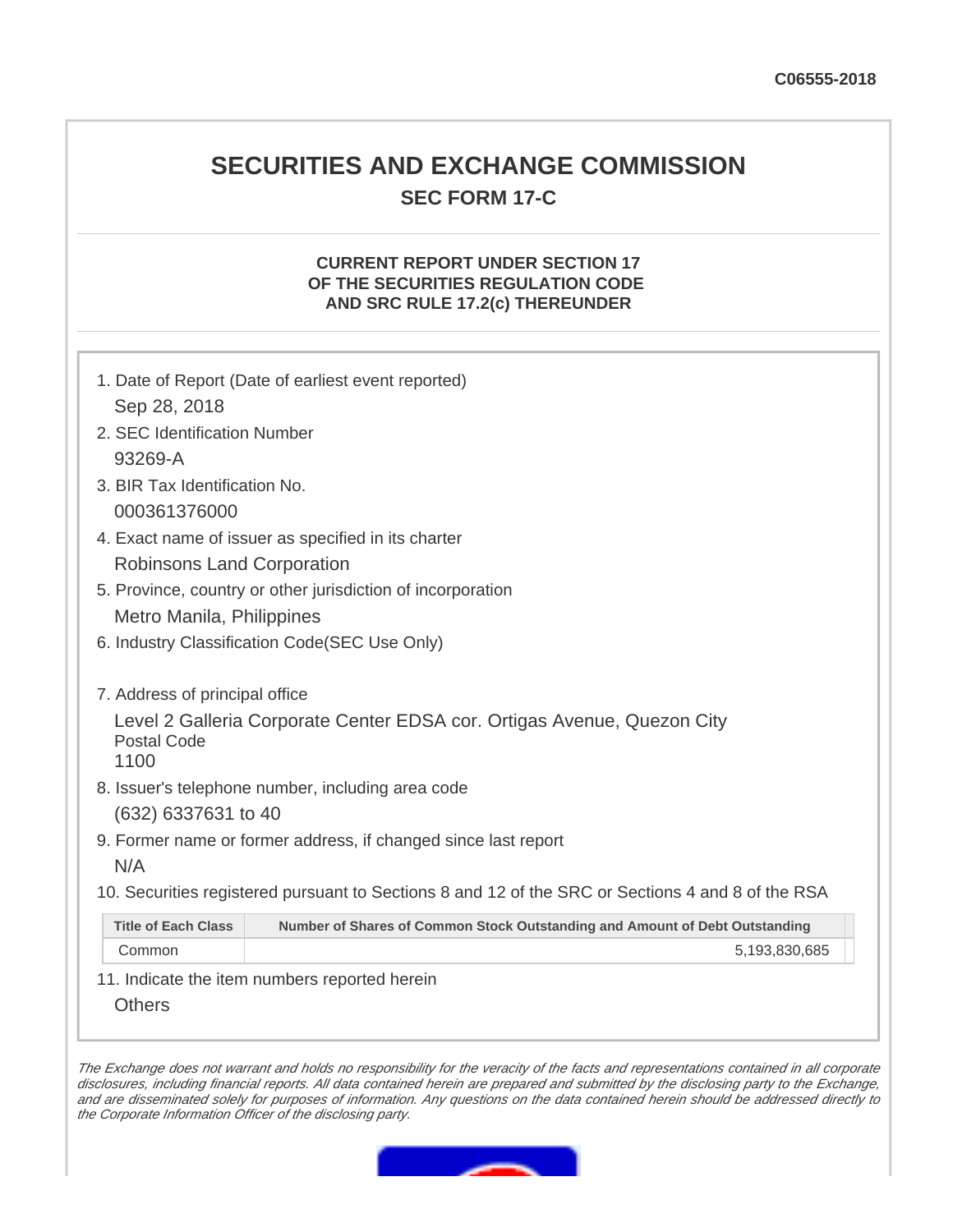

## **PSE Disclosure Form 4-8 - Change in Directors and/or Officers (Resignation/Removal or Appointment/Election) References: SRC Rule 17 (SEC Form 17-C) and Section 4.4 of the Revised Disclosure Rules**

### **Subject of the Disclosure**

Appointment and Retirement of Officers

**Background/Description of the Disclosure**

Appointment of Mr. Ernesto B. Aquino as Vice President of RLC effective October 1, 2018 and Ms. Anna Katrina C. De Leon as Vice President, Group Controller of RLC effective October 16, 2018 and retirement of Ms. Cecilia M. Pascual as Vice President, Group Controller of RLC effective October 9, 2018.

#### **Resignation/Removal or Replacement**

| Name of Person        | <b>Position/Designation</b>         | <b>Effective Date of Resignation/Cessation</b><br>of term<br>(mmm/dd/yyyy) | Reason(s) for<br><b>Resignation/Cessation</b> |  |
|-----------------------|-------------------------------------|----------------------------------------------------------------------------|-----------------------------------------------|--|
| Cecilia M.<br>Pascual | Vice President, Group<br>Controller | 10/09/2018                                                                 | Retirement                                    |  |

#### **Election or Appointment**

| Name of                    |                                            | Date of<br>Position/Designation Appointment/Election | <b>Effective Date of</b><br>Appointment |               | Shareholdings in the<br><b>Listed Company</b> | Nature of<br><b>Indirect</b> |
|----------------------------|--------------------------------------------|------------------------------------------------------|-----------------------------------------|---------------|-----------------------------------------------|------------------------------|
| Person                     |                                            | (mmm/dd/yyyy)                                        | <b>Election</b><br>(mmm/dd/yyyy)        | <b>Direct</b> | <b>Indirect</b>                               | Ownership                    |
| Ernesto B.<br>Aquino       | Vice President                             | 09/28/2018                                           | 10/01/2018                              |               | 0 0                                           |                              |
| Anna Katrina<br>C. De Leon | Vice President,<br><b>Group Controller</b> | 09/28/2018                                           | 10/16/2018                              |               | 0 0                                           |                              |

#### **Promotion or Change in Designation**

| Name of       | <b>Position/Designation</b> |                          | Date of<br>Approval | <b>Effective Date of</b><br><b>Change</b> |               | <b>Shareholdings in the Listed</b><br>Company | <b>Nature of Indirect</b> |
|---------------|-----------------------------|--------------------------|---------------------|-------------------------------------------|---------------|-----------------------------------------------|---------------------------|
| <b>Person</b> | From                        | To:                      | (mmm/dd/yyyy)       | (mmm/dd/yyyy)                             | <b>Direct</b> | <b>Indirect</b>                               | Ownership                 |
|               |                             | $\overline{\phantom{a}}$ |                     |                                           |               |                                               |                           |